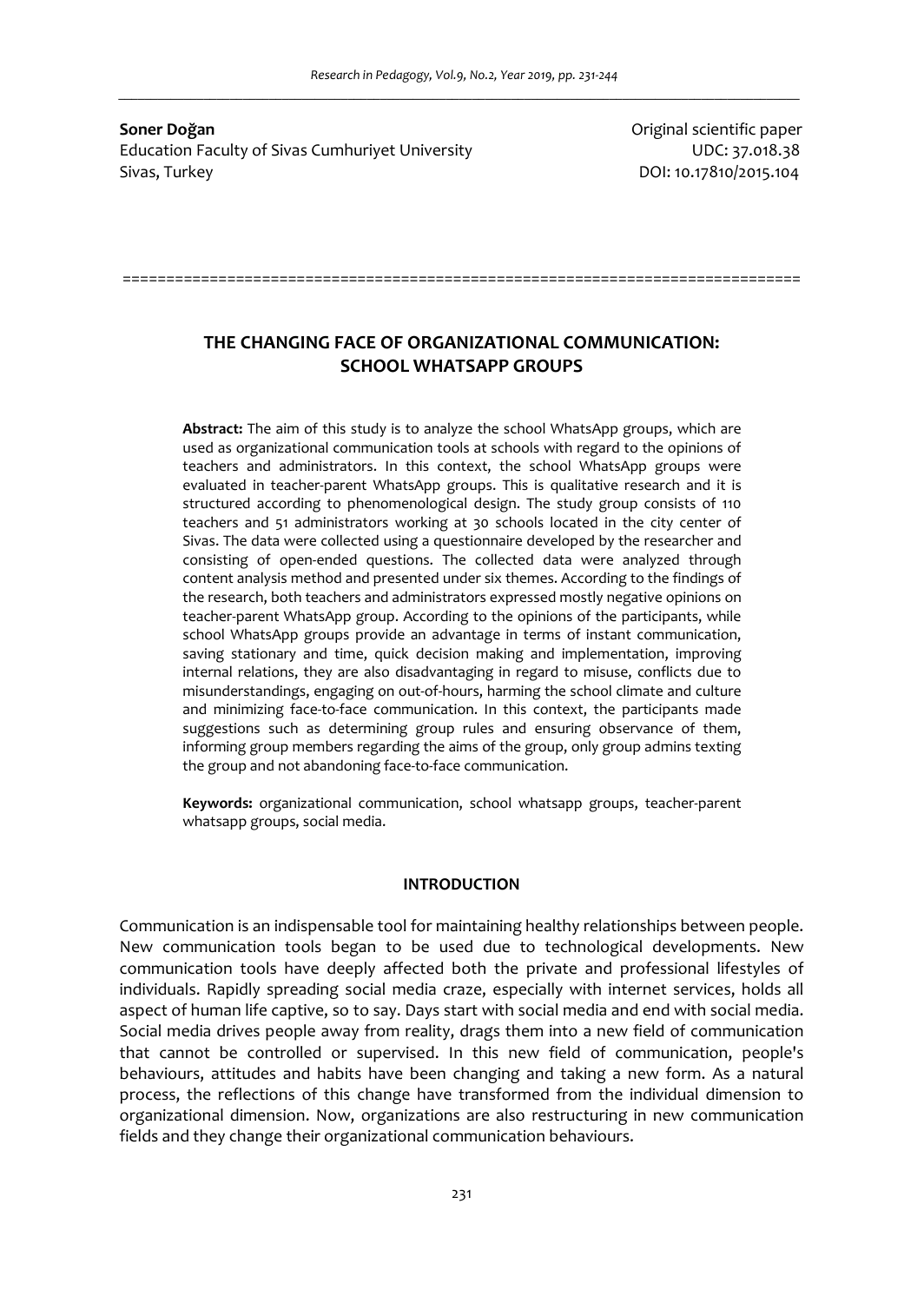Individuals who recognize the outside world through communication, who are organized to fulfill their needs, and who use organizational communication channels for continued existence of the organization that they are a part of, have formed organizational communication mechanisms (Timmerman and Salem, 2017; Mumby and Kuhn, 2018). Thanks to the communication network which is one of the key elements of the organization (Taymaz, 2009) the effectiveness, efficiency, innovativeness and success of the organization are provided (Ilgar, 2005; Ozdemir, 2000), the planning needed for the organization to reach its goals is actualized (Ibrahim and Mahmoud, 2017) and workers' organizational commitment level is improved (Genç, 2009). If organizational communication network is not established sturdily, having difficulties within the organization will be inevitable as stated by Bursalioglu (2005).

School organization is a structure that represents all segments of the society in terms of social dynamics and that mostly stands out with the presence and abundance of communication networks contained within itself. Gathering the social capital that school partners have through communication channels and using them play an important role in the success and improvement of school organization. Arlestig (2007) effectiveness of the school is directly related to the network of relationships established within the school. Bynum (2011) healthy and safe communication mechanisms established in the school provide a happy, efficient and quality working environment. Celep (1992) Teachers and administrators, by solving existing problems through establishing two-way communication within the school, make educating creative, productive students who have democratic values possible. On the other hand, according to Karsli (2006), it is not possible to steer school partners to common goals and set common values within the school without establishing a healthy communication mechanism in the school.

Nowadays, in parallel with technological developments, the way of communication has been changing rapidly. In particular, the increase in internet usage rates and the emerging social media world which has developed due to emerging demands have led to the formation of a new communication field. People communicate without the limitations of place and time concepts through social media and make sharings by creating various groups and platforms (Cox and McLeod, 2014; Murray, 2008; Alakurt and Yilmaz, 2016; Çemrek, Baykuş and Ozaydın, 2014). The internet has now become a habitat where people spend their time and virtual communities, which are a new type of community, have emerged (Biçer, 2014: 59). The use of social media has become a phenomenon over time (Lenhart, et al., 2010; Koseogu, 2012) and conducted researches have shown that the use of the Internet and especially social media continues to expand to include individuals and institutions in all areas (Lester, 2012; Boyd and Ellison, 2007; Thompson, 2009; Koseoglu and Al, 2013; Şener and Samur, 2013; Alican, 2013; Oyman, 2016).

The conscious use of social media facilitates learning and interpersonal interaction, thus providing serious opportunities for education within this context (Liu, 2010; Vander Broek, Puiszis and Brown, 2009; Dabbagh and Kitsantas, 2011; Ekici, 2012; Tanriverdi and Sagir, 2014; Cemaloglu, Bicak, 2015; Kocadere and Ashkar, 2013). While it is possible to communicate instantaneously, reach information quickly, create a platform for discussion and become transparent through social media, it should also be remembered that there is an uncontrolled area which can be exploited by malicious people (Eren and Aydin, 2014). In this context, social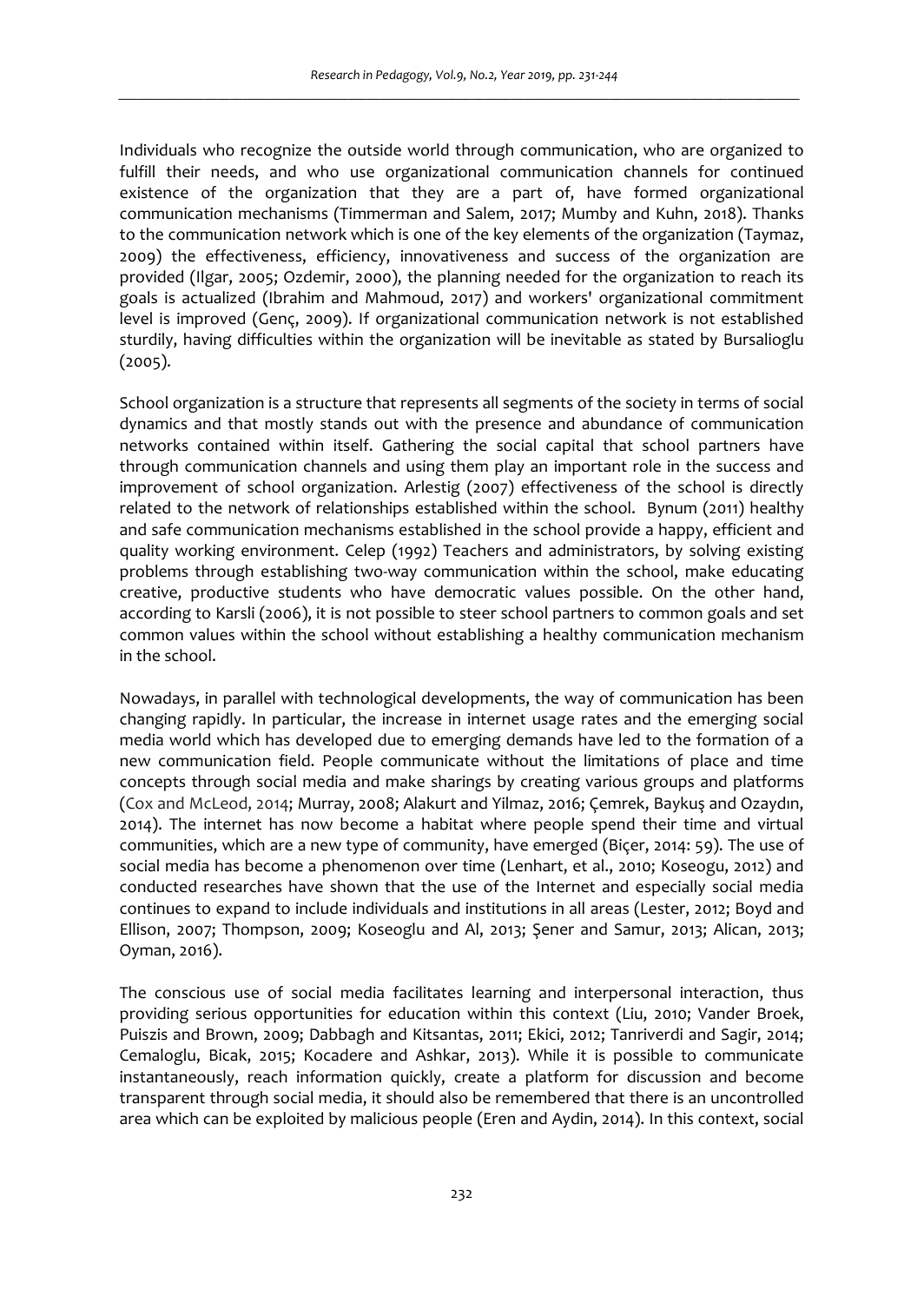media may benefit individuals or cause harm according to how they use it (Wasserman and Zwebner, 2017; Eren and Aydin, 2014; Greenhow and Robelia, 2009).

Considering that social media is not only an individual but also an organizational area of use, it can be said that it affects the communication within the organization in a positive or negative way. According to Solmaz, Tekin, Herzem, Demir (2013), the internal use of social media is increasing rapidly. Institutions use social media networks to make quicker decisions and reach their targets. According to Ozdemir and Erdem (2016), social media, which emerged as an alternative to face-to-face communication, should be examined in terms of organizational communication processes as a structure that responds to organizational communication needs. Şengoz and Eroglu (2017) emphasize that organization employees should use social media carefully in order to ensure that the use of social media is sustainable and does not harm the institution.

Today, Facebook, WhatsApp, Instagram, Twitter are among the most used social media tools. These social media tools are used frequently in the process of establishing both individual and internal communication. However, recently, (https://nedir.kim/whatsapp/) WhatsApp social media tool used by more than a billion people in 180 countries can be said to come to the forefront especially with WhatsApp groups established within the organization. The advantages of internally created WhatsApp groups such as instant communication, saving time and stationery, quick decision making and implementation come to the fore. However, many misunderstandings occur in the correspondences exchanged within WhatsApp groups, therefore, serious problems and conflicts are observed to occur. It can be said that WhatsApp groups make business life easier on one hand and harder on the other hand.

Schools are among the institutions in which WhatsApp social media tool is most commonly used. Considering that hundreds of students are all together and a new situation appears at any moment in the school environment, instant communication gains importance. It can be said that school WhatsApp groups meet this need. School WhatsApp groups usually occur in two different ways: among the internal staff and among the teacher and parents. WhatsApp groups established among the staff of the institution are oriented towards internal operations, while teacher-parent WhatsApp groups are mostly used for student follow-up and development. Both WhatsApp groups can provide a lot of benefits when used consciously and correctly, whereas they can damage the institution seriously when used incorrectly. In this respect, it is important to analyze the effects of the usage of school WhatsApp groups on the functioning of the school organization.

In Turkey, researches made associating WhatsApp social media tool with the education sector are limited and specific to foreign language education and perception of WhatsApp use (Yaman, 2016; Sahan, Çoban and Razi, 2016; Pinar and Pinar, 2017; Sebetci, Topal, Hanayliand Donuk , 2018).However, in the international literature, a large number of studies have been conducted by associating WhatsApp social media tool with different areas of the education sector (Bouhnik, Deshen and Gan, 2014; Jafari and Chalak 2016; Bansal and Joshi, 2014; Farmer, Liu and Dotson, 2016; Gon and Rawekar, 2017; Rosenberg and Asterhan, 2018). The aim of this study is to analyze the school WhatsApp groups, between the teacher and parents- with regard to the opinions of teachers and administrators. We did not encounter any research on this subject in Turkey, other than research aimed at WhatsApp group communication of preschool teachers with parents made by Balci and Şahin (2018). In the international literature, there are few research on WhatsApp groups established between teachers and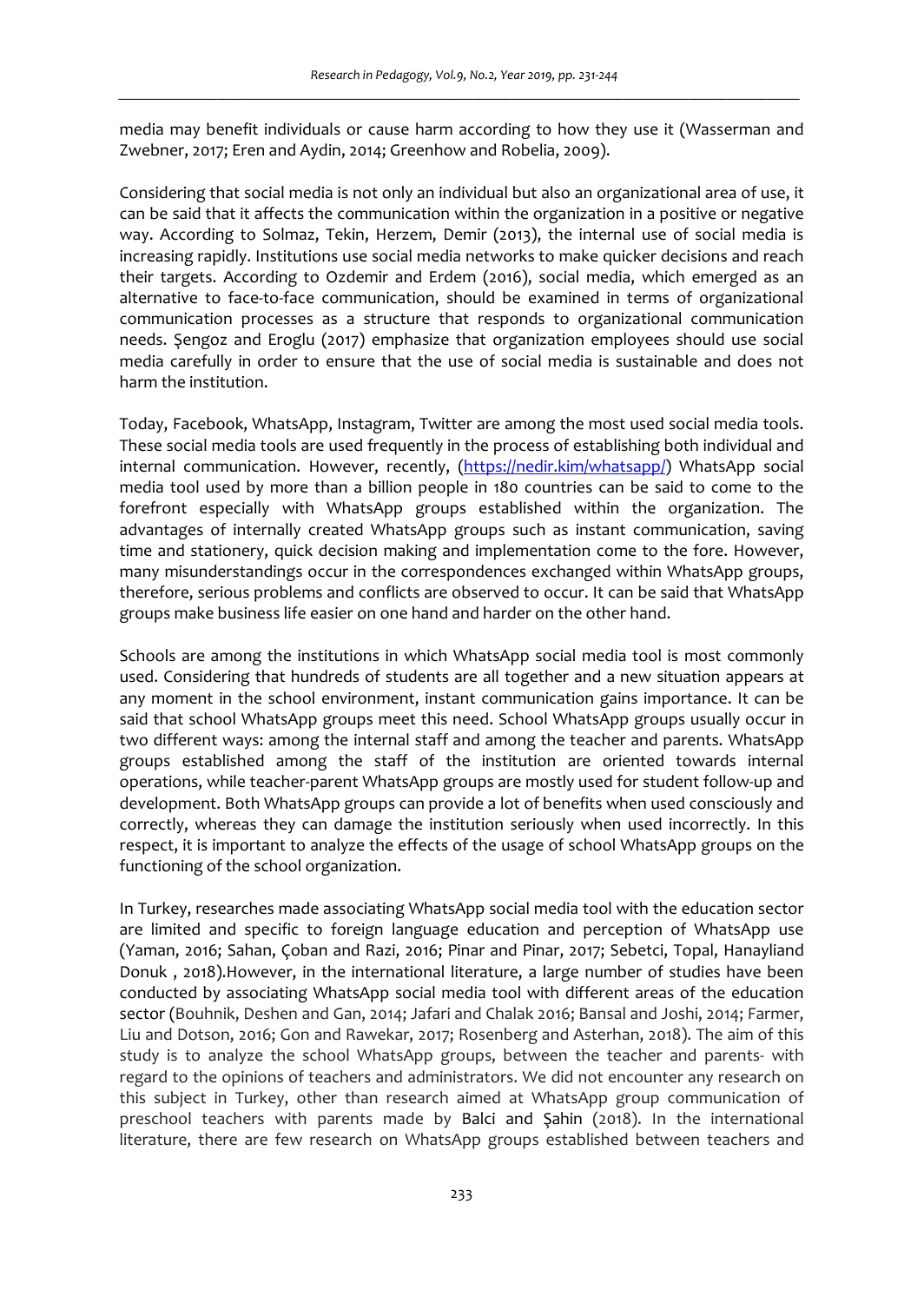parents (Wasserman and Zwebner, 2017; Addi-Raccah and Yemini, 2018; Mayangsari and Aprianti, 2017), established among teachers (Tarisayi and Manhibi, 2017; Cansoy, 2017) andestablished between the teacher-student (Rosenberg and Asterhan 2018; Hershkovitz, Abu Elhija and Zedan, 2019; Bouhnik and Deshen, 2014). The research is important with its findings and practical suggestions and contributes to the literature.

#### **METHOD**

In the method section, information on the research model, study group, data collection tool and data analysis are presented.

#### **Research Model**

In this study, a phenomenological design which is one of the qualitative research methods is used. Phenomenology is qualitative research design that enables individuals to express the existing phenomena in their environment through their own subjective perspectives based on their experiences. In this context, the relationship of the individual's experiences with the phenomenon is emphasized and the common meanings that arise from this relationship are used to analyze the research data (Kocabiyik, 2015). In phenomenology researches, there is an effort to thoroughly understand the phenomena that are close to individuals but not fully explained (Yildirim and Simsek, 2011). School WhatsApp groups are frequently used among school partners with the development and widespread use of social communication tools. These groups changed the way of communication between school partners over time and led to the formation of a new communication field. This new communication field formed with the school WhatsApp groups has brought along both positive and negative results and has emerged as an unpredictable phenomenon. In this study, the phenomenon of School WhatsApp groups, which is a part of the school life but cannot be fully controlled, is a new communication field and presents a complex structure, has been examined within the scope of phenomenology design.

## **Study Group**

Criterion sampling method, which is one of the purposeful sampling methods was employed in determining the participants of the study group. In the criterion sampling, individuals, events or situations whose specific characteristics are taken into consideration are used to form the sample or the study group depending on the purpose of the study (Buyukozturk, at al., 2010). In this research, the participants' being located in the city center of Sivas, selected from schools located in different socio-economic regions and voluntary participation have been determined as criteria for participants. According to this, 15 schools with low socioeconomic level and 15 schools with high socio-economic level were selected and this study was applied to teachers and administrators who volunteered in these schools. In this study, data from 110 teachers and 51 managers were evaluated.

# **Data Collection Tool**

The data of the research was collected through a questionnaire developed by the researcher. The questionnaire development process consists of four stages. These are, respectively, defining the problem, writing the items, asking experts' opinions about the questionnaire, and pilot study (Anderson, 1990; As cited in: Buyukozturk, 2005). During the stage in which the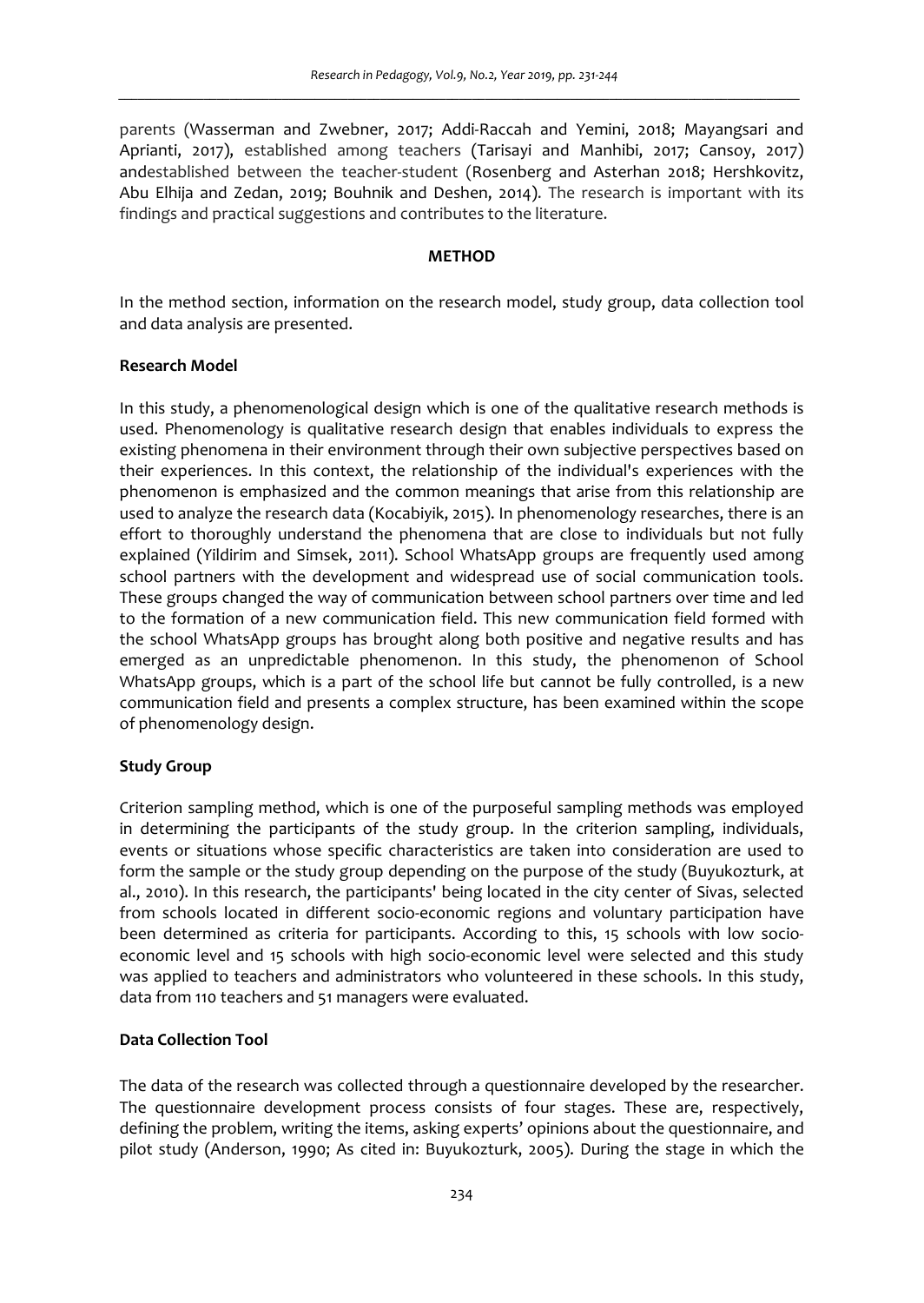problem was defined, face-to-face interviews were conducted with 6 teachers from 3 different schools about School WhatsApp groups and evaluations were made on the positive and negative effects of these groups and the reflections of them on education and training. In the light of these interviews, a research problem has emerged about the need to use the School WhatsApp groups correctly and what these usage types should be. In the second stage, the items that would be included in the questionnaire were determined again following the interviews made with the teachers. In the third stage, the questionnaire items were shared with 3 academic members who are experts in their field and their opinions were taken. In addition, 2 Turkish teachers evaluated the questionnaire in terms of comprehensibility and grammar. After the questionnaire took its final form, the application was performed on 5 teachers who are not a part of the study group and the questionnaire was finalized according to the feedback. Accordingly, the questionnaire included 3 open-ended questions after the explanation sections. Questions in the questionnaire: a) What are the positive aspects of teacher-parent WhatsApp groups? b) What are the negative aspects of teacher-parent WhatsApp groups? c) What are your suggestions for the use of teacher-parent WhatsApp groups?

#### **Data Analysis**

The data obtained from the research were evaluated by content analysis method which is one of the most used analysis methods in qualitative research. Through the content analysis, the aim was to encode the data and reach categories and themes through codes (Yildirim and Simsek, 2011). Content analysis steps can be expressed as *a.* for classification of indicators and, *b.* revealing which judgments these indicators contain, *c.* in the light of clearly formulated rules, *d.* evaluation of propositions put forward by the researcher as a scientific report (Janis, 1949:425; As cited in: Kocak and Arun, 2006:22). In this context, the data were coded by two researchers to provide consensus and the categories and themes were reached. Tables were prepared and explanations were made through these tables in order to provide a more comprehensible presentation of the classifications reached. In order to support the explanations made, direct quotations were included. Participants who are teachers (T1, T2, T3, T4…….) and who are administrators (A1, A2, A3, A4…….) were given the nicknames for demonstration within the text.

In the research, the concepts of credibility, transmissibility, consistency and confirmability were used instead of validity and reliability concepts (Mills, 2003). In this context, each stage of the research was presented in detail. In the development of the data collection tool, the opinions of the teachers who work in the field and experience the WhatsApp phenomenon directly have been utilized, and it was finalized with expert opinions and sample applications. During the data collection process, all participants were informed about the aim of the research and each participant was identified with nicknames in order to prevent data loss, 90% consensus was reached through the coding of the collected data by two researchers. During the research process, the researcher acted objectively and presented the data with direct quotations in the text.

#### **FINDINGS**

Findings related to school WhatsApp groups were structured under 3 themes: teachers' opinions on teacher-parent WhatsApp groups; administrators' opinions on teacher-parent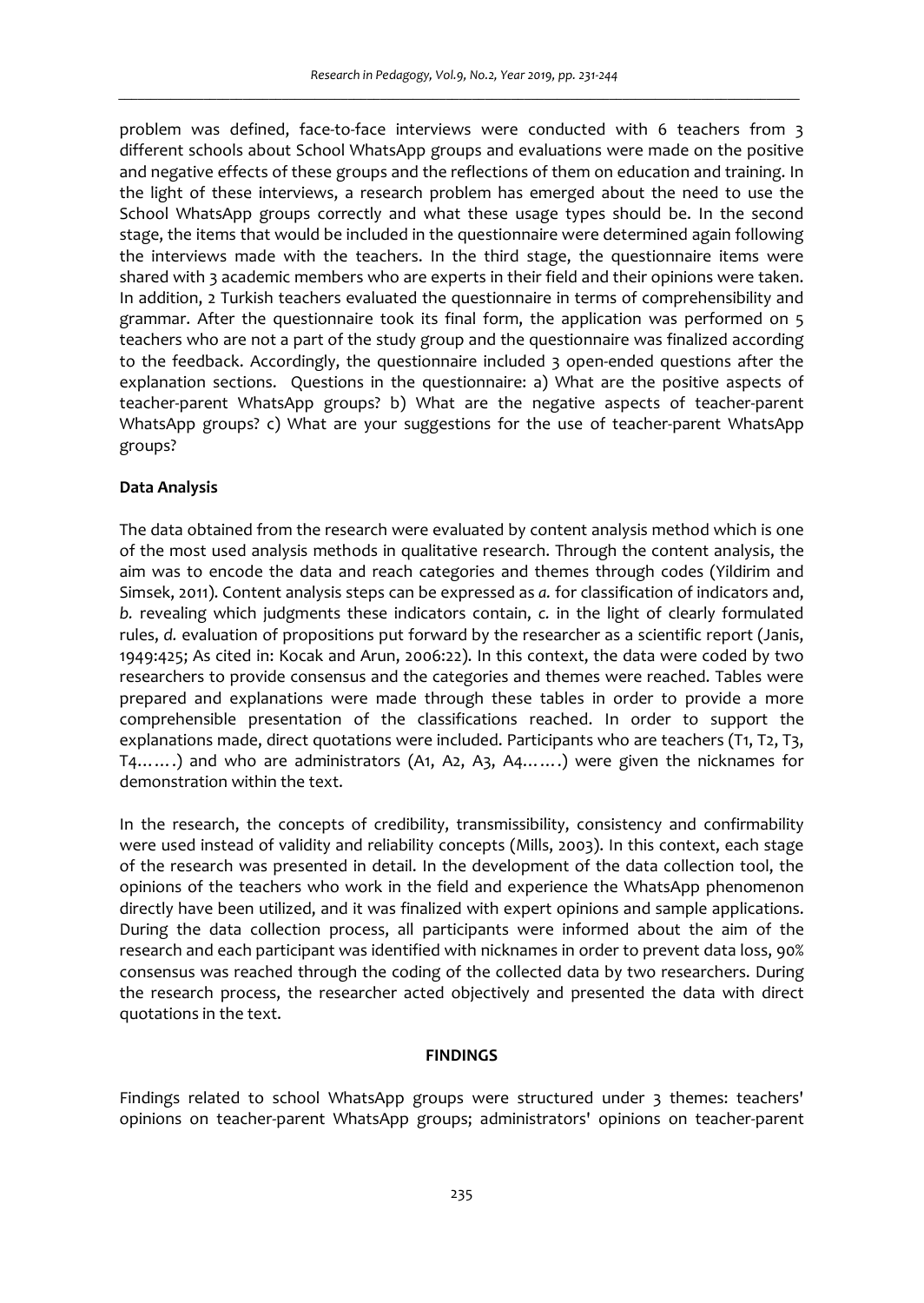WhatsApp groups; teachers' and administrators' suggestions on teacher-parent WhatsApp groups.

#### *1. Teachers' opinions on teacher-parent WhatsApp groups:*

Teachers' opinions on teacher-parent WhatsApp groups were presented in the same table as positive and negative opinions. Positive opinions, structured with 3 categories consisting a total of 163 codes, which may be counted as instant communication, social relations and recognition of student; negative opinions , structured with 4 categories consisting of a total of 226 codes which may be counted as reflections on the teacher, virtual communication and addiction of students are presented in Table 1.

| Categories                    | Codes                                                                                         |     |
|-------------------------------|-----------------------------------------------------------------------------------------------|-----|
| Positive aspects:             |                                                                                               | f   |
| Instant<br>Communication      | Teachers being able to make announcements more easily and quickly                             | 72  |
|                               | The ability to transfer the work requested from the parent to all<br>parents with one message | 12  |
|                               | Saving time                                                                                   | 12  |
| Social relations              | Bonding of parents with each other                                                            | 10  |
|                               | Contribution to the collaboration between school and family                                   | 12  |
|                               | Sharing the work done at school                                                               | 20  |
| Recognition of                | Solving student problems more quickly                                                         | 15  |
| student                       | Keeping track of student development                                                          | 10  |
| Total                         |                                                                                               | 163 |
| <b>Negative Aspects:</b>      |                                                                                               |     |
| Reflections on                | Violation of the teacher's private life                                                       | 22  |
| the teacher                   | Parents telling the teacher what they need to do                                              | 20  |
| Damaging the<br>relationships | That unnecessary sharing of any related or unrelated topic spoils the<br>relationships        | 66  |
|                               | Frequent conflicts due to misunderstandings                                                   | 34  |
|                               | Some sharings' being reflected on students, occurrence of problems                            | 12  |
|                               | Turning the private situations experienced in the classroom into<br>matters of debate         | 10  |
| Virtual                       | Parents trying to solve every problem via WhatsApp                                            | 16  |
| communication                 | Declining face-to-face communication with the teacher                                         | 18  |
| Student                       | Reducing students' sense of responsibility                                                    | 17  |
| addiction                     | Students trying to get all kinds of information via WhatsApp                                  | 11  |
| Total                         |                                                                                               | 226 |
| $\sim$ $\sim$ $\sim$          |                                                                                               |     |

*Table 1. Teachers' opinions on teacher-parent WhatsApp group*

**Source:** Authors

When teachers' opinions on teacher-parent WhatsApp groups are examined, it is seen that negative opinions are predominant. In this regard, the category of damaging relationships comes to the fore, and misunderstandings, unnecessary sharings, negative situations reflected on students, and private situations in the classroom were emphasized. In addition, the teacher not having a private life and the decrease in the students' sense of responsibility are among the remarkable findings. In the positive opinions, easy and instant communication,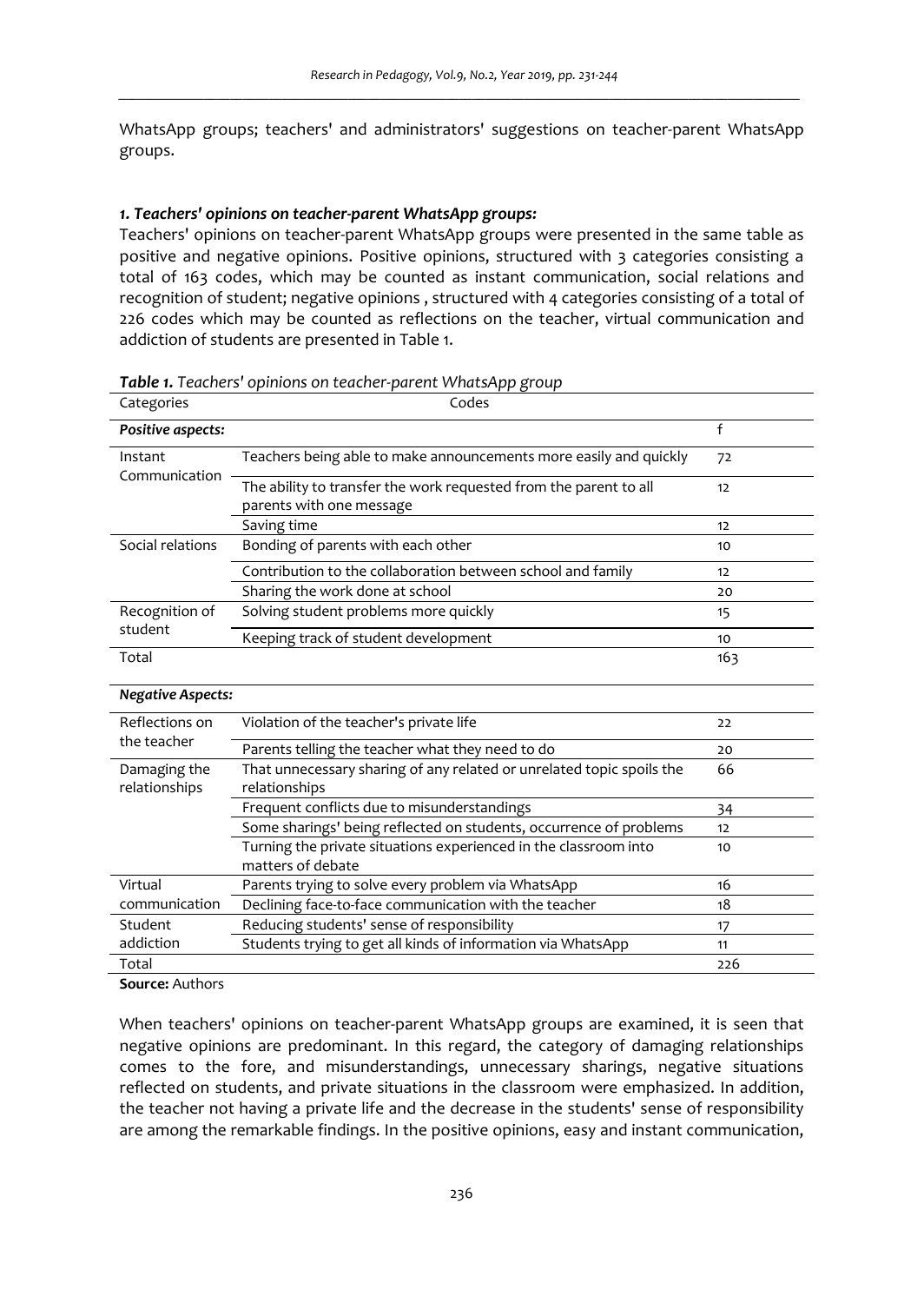sharing the work done at school and solving the student problems more quickly come to the fore. Some teachers' opinions on the subject are presented directly below:

*The positive aspects of it are accessing parents at the same time, making notifications about the lessons and children, and facilitating the making of announcements (T5).* 

*They are very nice in terms of quick decision-making, time saving, quickly accessing to more than one person, making announcements (T15).* 

*The most negative aspect is that rumors and gossips spread at least as fast as the right information. Unnecessary conversations appear. And a subject that can be discussed directly with the teacher or another parent occupies the group unnecessarily (T75).* 

#### *2. Administrators' opinions on teacher-parent WhatsApp groups:*

Administrators' opinions on teacher-parent WhatsApp groups were presented as positive and negative opinions within the same table. Positive opinions, structured with 3 categories consisting a total of 134 codes of instant communication, keeping track of the student and collaboration; negative opinions, structured in 3 categories, consisting a total of 158 codes of reflections on parents, reflections on students and reflections on teachers are presented in Table 2.

| Categories                    | Codes                                                                          |     |
|-------------------------------|--------------------------------------------------------------------------------|-----|
| Positive aspects:f            |                                                                                |     |
| Instant                       | Providing faster information transfer about students and school                | 44  |
| Communication                 | Collective access to all parents                                               | 18  |
|                               | Saving time                                                                    | 14  |
| Keeping track of<br>students  | Being an area where student activities are done in the school can be<br>shared | 17  |
|                               | Keeping track of the student closely                                           | 17  |
| Collaboration                 | Ensuring collaboration between parents                                         | 13  |
|                               | Ensuring teacher-parent collaboration                                          | 11  |
| Total                         |                                                                                | 134 |
| <b>Negative Aspects:</b>      |                                                                                |     |
| Reflections on<br>parents     | Out of purpose, unnecessary messaging between parents                          | 35  |
|                               | Discussions between parents                                                    | 24  |
|                               | Reducing the rate of parents coming to school                                  | 15  |
| Reflections on                | Students accessing information and exploitation of it                          | 12  |
| student                       | Reducing the sense of responsibility of the student                            | 10  |
| Reflections on<br>the teacher | Usage out of working hours                                                     | 24  |
|                               | Parents trying to control and direct the teacher                               | 20  |
|                               | Damaging the relationship between teachers and parents                         | 18  |
| Total                         |                                                                                | 158 |

*Table 2. Administrators' opinions on teacher-parent WhatsApp groups* 

**Source:** Authors

When administrators' opinions on teacher-parent WhatsApp groups are examined, it is seen that negative opinions are predominant. It was determined that, in the 3 categories of negative opinions, negative reflections on the teacher and the parents were more than negative reflections on students. Out of purpose messaging among the parents, students accessing information and usage during out of working hours come to the fore. In positive views, instant communication was the most emphasized category, this was followed by keeping track of students and collaboration categories, respectively. In positive opinions, the fast information transfer about the students and the school, the sharing of activities held in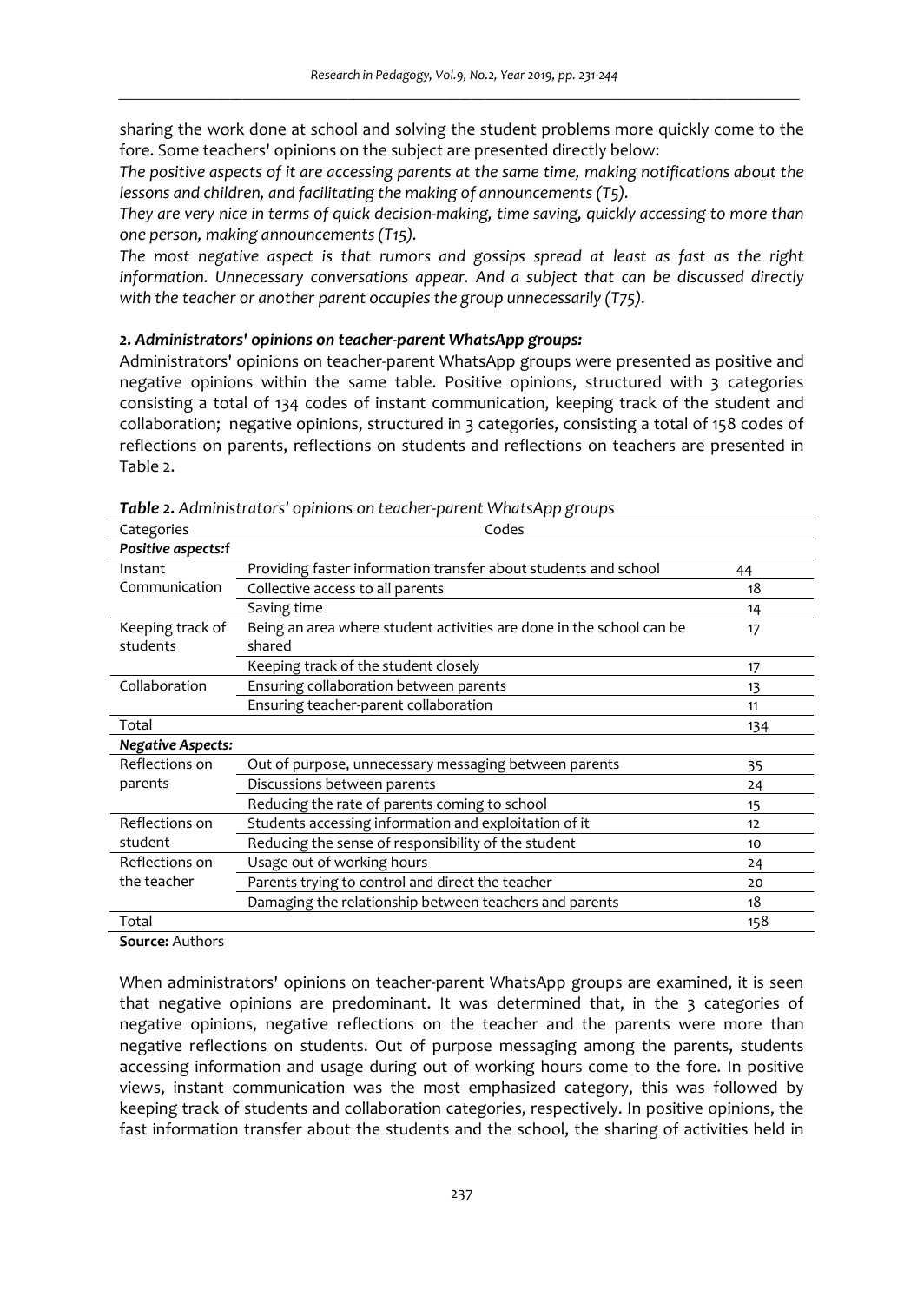the school, and the increased collaboration among the parents come to the fore. Some administrators' opinions on the subject are presented directly below:

*It is undoubtedly beneficial for teachers and parents to be in constant communication. While continuous follow-up and feedback for keeping track of the students are provided from involved parents, unfortunately, with careless parents one-way communication is established (A2). Negative aspects, such as texting during lesson hours, sharing information about other than students and education. Sharing information that will hurt the personality characteristics (A18). Even though the groups that were established for parents are useful at first, later the situation gets out of hand and it starts to be completely problematic. The lack of gestures and facial expressions in correspondences causes misunderstandings. Even if the comments are good, misunderstandings or jealousy appear (A38).* 

# *3.Teachers' and administrators' suggestions on teacher-parent WhatsApp groups:*

Teachers' and administrators' suggestions on teacher-parent WhatsApp groups are presented separately within the same table. Teachers' suggestions structured with 2 categories consisting of a total of 63 codes of group rules and face-to-face communication; administrators' suggestions structured with 3 categories consisting of a total of 55 codes are presented in Table 3.

| Caleguries                        | coucs                                                                     |    |
|-----------------------------------|---------------------------------------------------------------------------|----|
| f<br>Teacher suggestions:         |                                                                           |    |
| Group rules                       | Teachers should form the group                                            | 5  |
|                                   | Only admins should write                                                  | 6  |
|                                   | Parents should be answered privately not in the group                     | 5  |
|                                   | The teacher should share general topics and use them for guidance.        |    |
|                                   | Group rules should be set and compliance with them should be ensured      | 9  |
|                                   | Individual status of students should not be written to the group          | 13 |
| Face-to-face                      | One-on-one interviews will be more useful                                 | 10 |
| communication                     | Parental meetings are more useful than parent groups                      | 8  |
| Total                             |                                                                           | 63 |
| <b>Administrator Suggestions:</b> |                                                                           |    |
| Face-to-face<br>communication     | Such talks must be made face to face                                      | 8  |
|                                   | The student should see his/her parents at school.                         | 6  |
|                                   | Parents should communicate within the school actively.                    | 4  |
| Bulk message                      | Parents should be informed via bulk message                               | 6  |
|                                   | Sending SMS as the school instead of WhatsApp                             | 5  |
| Group rules                       | Group members should be informed about the purposes of the group          | 11 |
|                                   | It should be stated clearly from the start that the group rules are to be | 6  |
|                                   | applied                                                                   |    |
|                                   | The group should be established with common decisions on specific issues  | 6  |
|                                   | and purposes.                                                             |    |
|                                   | Should be officialized or an alternative program should be developed      | 3  |
| Total                             |                                                                           | 55 |

*Table 3: Teachers' and administrators' suggestions on teacher-parent Whatsapp groups* 

**Source:** Authors

Categories Codes

On teacher-parent WhatsApp groups, teachers and administrators have similarly emphasized the group rules and face-to-face communication. Group rules can be summarized as only admins writing in the group, shares on general issues, providing adequate information about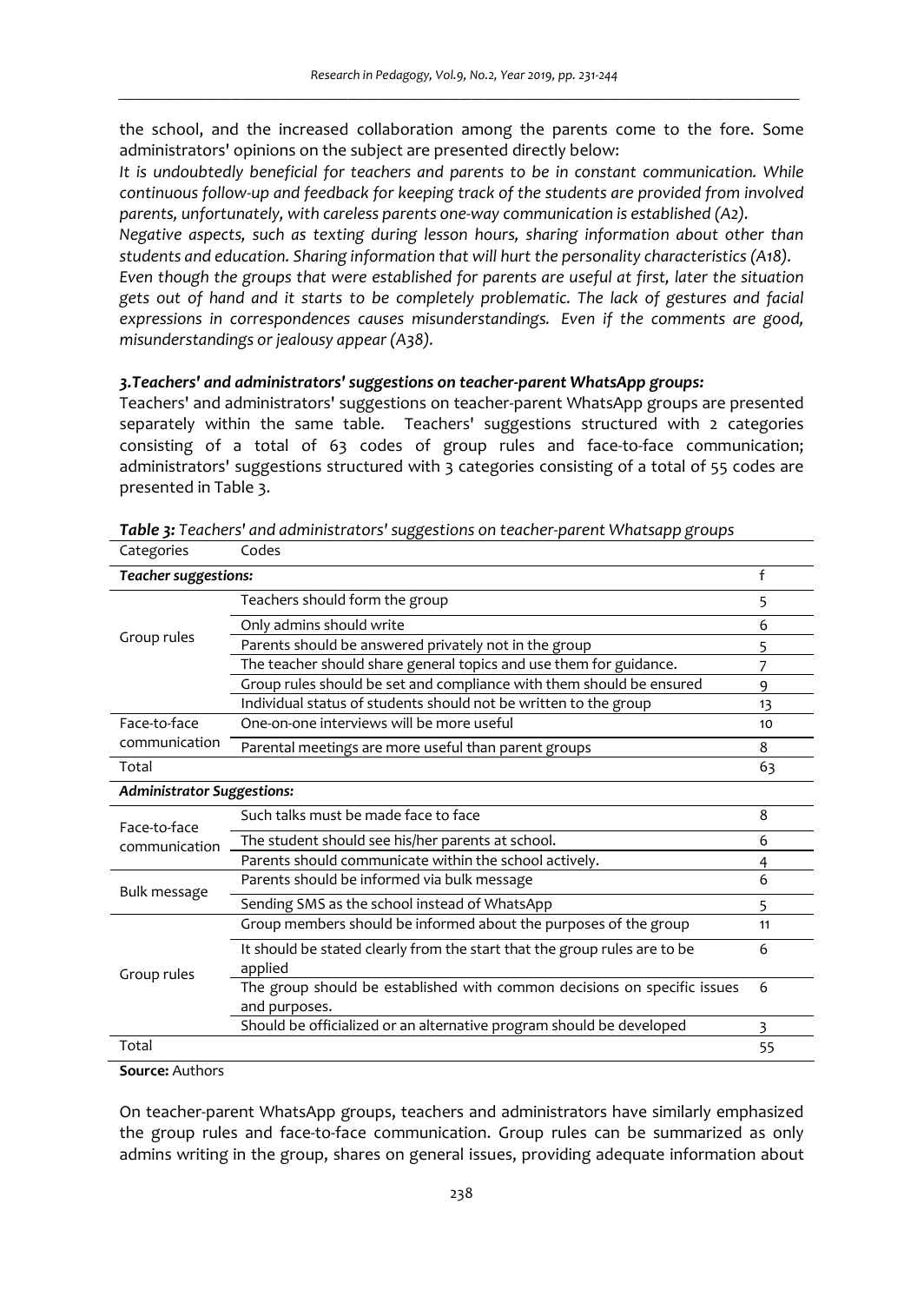the purpose of the group and ensuring compliance with rules. Opinions about one-to-one interviews being more beneficial when it comes to face-to-face communication, that the student should see his / her parent at school and about parent meetings were expressed. In addition, administrators emphasized alternative methods to reach parents. Some teachers' and administrators' opinions on the subject are presented directly below:

*I* suggest that the WhatsApp group admin should be the teacher and that only the teacher make *shares in the group, and the message section should be unavailable to parents (T12).* 

*Groups in which the teacher is not included (message is sent to one parent and they share it with the other group) should be established again within the framework of certain rules (T46). Parent groups are more tricky than teacher groups. Teacher, group admin, should be more* 

*careful in every aspect (A6).*

## **CONCLUSION AND DISCUSSION**

When teachers' and administrators' positive opinions on teacher-parent WhatsApp groups were analyzed, it was seen that teachers' opinions were structured within instant communication social relations and recognition of student and administrators' opinions were structured within instant communication, keeping track of the student and collaboration. In both of the participant groups, instant communication comes to the fore. It can be said that instant transmission of problems experienced or activities are done in the school environment increased the teacher-parent interaction, and this situation made the need for instant communication indispensable. According to the participants' views, Teacher-parent WhatsApp groups also facilitate student follow-up and increase interaction between teacher and parent. There are many studies in the literature that emphasize the importance of teacher-parent communication (Hornby and Witte, 2010; Ankrum, 2016; Mestry and Grobler, 2007; Bayrakdar and Yigit, 2006;Ceylan and Akar, 2010; Caliskan and Ayik, 2015). However, there are few studies on teacher-parent WhatsApp groups in the literature. Balci and Sahin (2018) examined teacher-parent WhatsApp groups among preschool teachers and parents. According to the research findings, WhatsApp group is used for the purposes of making announcements, sharing photos / videos of activities done inside and outside of the class and sending newsletters and this increases communication between families. Mayangsari and Aprianti (2017) state that In teacher-parent WhatsApp group, information about student permits, celebrations, class activities and education are shared and this contributes to the quality of the school. Wasserman and Zwebner (2017) concluded that in teacher-parent WhatsApp group, the technical issues and the subjects needed for the course were shared and this is useful for teachers to continue their work efficiently. The results of this research coincide with the results of researchs in the literature.

When teachers' and administrators' negative opinions on teacher-parent WhatsApp groups are analyzed, teachers' opinions were structured within reflections on the teacher, damaging relationships, virtual communication and addiction of students categories and administrators' opinions were structured within reflections on parents, reflections on students and reflections on teachers categories. While damaging relationships come to the forefront in teachers' opinions, reflections on parents come to the fore in administrators' opinions. Teachers and administrators have more negative opinions about teacher-parent WhatsApp groups than they have positive opinions. Especially unnecessary shares in all relevant unrelated matters, damages the relationships, conflicts due to misunderstandings happen frequently, teacher's private life is violated, sense of responsibility of students decreases and these situations negatively affect the teacher-parent relationship. In Balci and Sahin, (2018)'s research, 16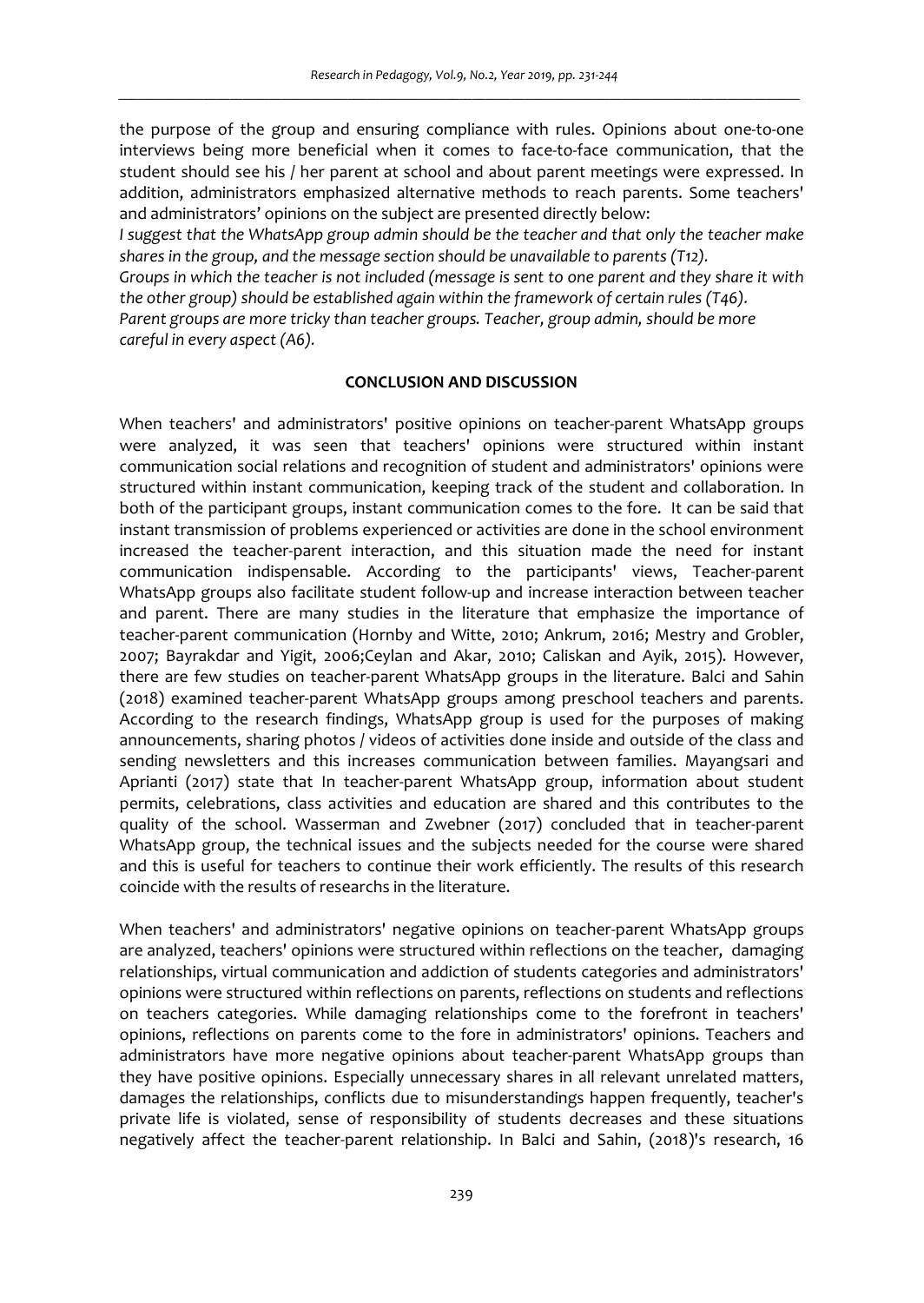teachers out of 29 teachers who participated in the study stated that they had problems in teacher-parent WhatsApp group. In addition, 25 of them expressed that teacher-parent WhatsApp groups have disadvantages. These problems are listed as discussions between families in the group, misuse, correspondence on private topics, comparison of children, misunderstanding. Wasserman and Zwebner (2017), in their research, stated that teacherparent WhatsApp groups were exploited, misused, parents tried to establish superiority over each other, students avoided responsibility by learning their homework through WhatsApp; Mayangsari and Aprianti (2017) stated that some parents with lack of media literacy manipulated the group, all kinds of information were shared without thinking, and a chaos environment was formed where the main issue was strayed because of information pollution. The literature findings support the results of this study.

On teacher-parent WhatsApp groups, teachers and administrators have similarly emphasized the group rules and face-to-face communication. Group rules can be summarized as only admins writing in the group, shares on general issues, providing adequate information about the purpose of the group and ensuring compliance with rules. Opinions about one-to-one interviews being more beneficial when it comes to face-to-face communication, that the student should see his / her parent at school and about parent meetings were expressed. In addition, administrators emphasized alternative methods to reach parents. Balci and Sahin, (2018) point out that important issues should be discussed face to face, the purpose of the group and how it should be used should be explained, and use of alternative communication tools is required; Mayangsari and Aprianti (2017) state that the level of media literacy of parents using WhatsApp should be increased; Wasserman and Zwebner (2017) state that rules and boundaries should be clearly defined in WhatsApp groups. The literature, in addition to the researches carried out about school WhatsApp groups, includes suggestions on the use of social media in general. It can be said that these suggestions are valid for the school WhatsApp groups, as well. Erkek (2016) suggests that organization staff should pay attention to the language they use on social media environment and their shares, keep their seriousness and courteousness consciously; Tanriverdi and Sagir (2014) believe that social media should be used consciously; Sarsar, Basbay and Basbay (2015) recommend that both teachers and planners should recognize social media opportunities and use them to support and enrich education; Akar (2016), suggests that especially education administrators should develop strategies that would ensure means-ends balance in the use of internet and promote conscious use of it.

It is frequently stated in literature that healthy organizational communication contributes to the development and evolution of the school and that organization communication is to be realized effectively for a happy and peaceful school environment (Schad, 2019; De Nobile, 2017; Lijuan and Hallinger, 2016; Ekici, 2012; Alakurt and Yilmaz, 2016). Researches on WhatsApp groups that are established with educational purposes in the school and have different group characteristics and how these WhatsApp groups contribute to the education process are mostly encountered in the literature. It has been concluded that WhatsApp groups established with students form a platform that Susanti and Tarmuji (2016) facilitate English language learning, Naidoo and Kopung (2016) increase mathematics performance of students, Yaman (2016) increase academic success in Arabic language learning, Sebetci, et al. (2018) ensuring positive interaction between students on education and learning, Yee, Abdullah and Nawi (2016), contribute to learning and education experience of teacher candidates in teaching practicing lesson, Annamalia (2018) provides support for teacher candidates' growth. Rosenberg and Asterhan (2018) state that WhatsApp group established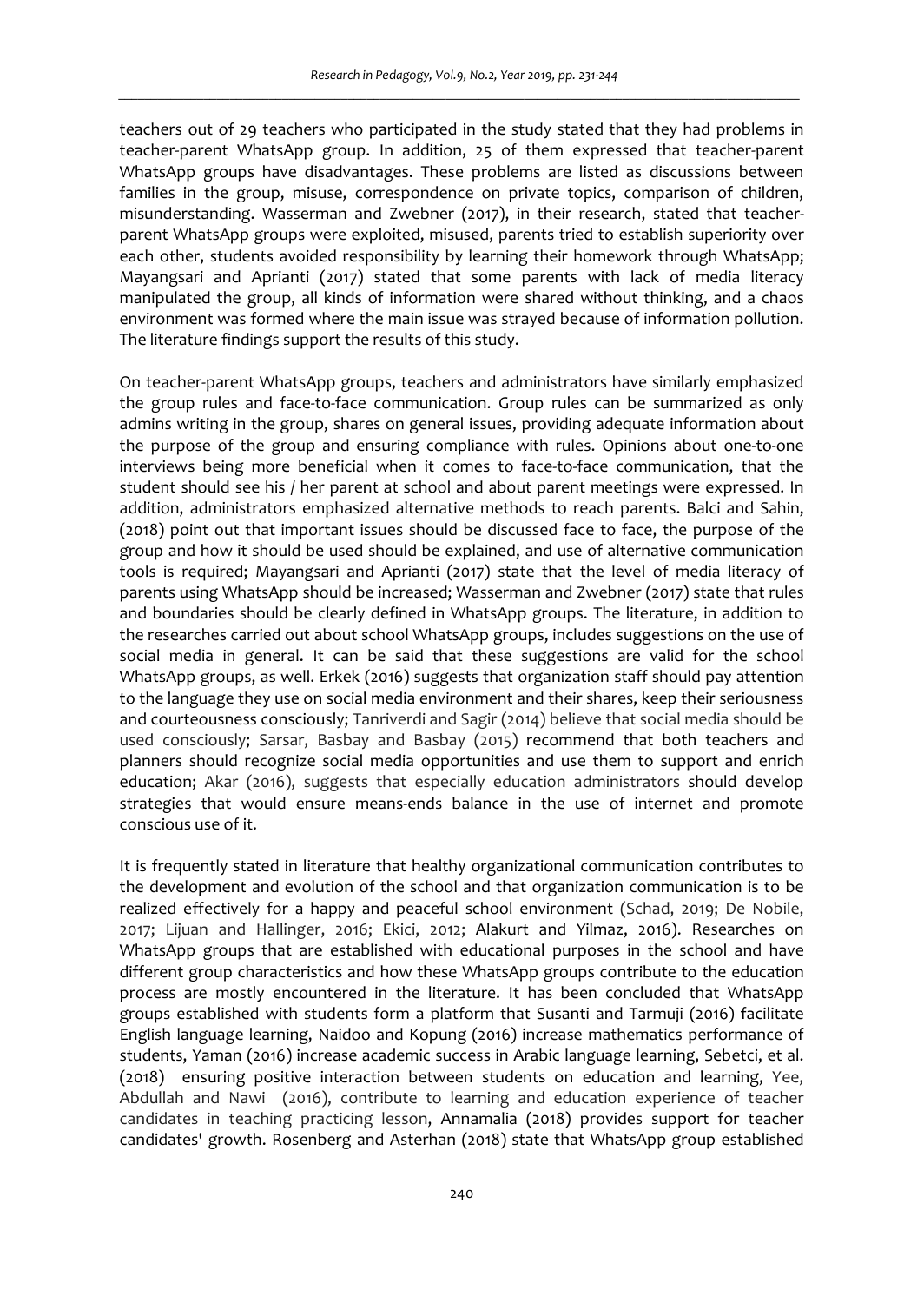between the teacher and students coupled with the teacher being a role model affects lesson follow up of students and student behaviors positively. Cansoy (2017), in his research, concluded that in the WhatsApp group established between physics, chemistry and biology teachers, sharings which are vocational and related the school contribute to the vocational development of teachers.

School WhatsApp groups with its positive and negative aspects have become one of the indispensable communication tools of the school organization. However, it should be ensured that WhatsApp groups do not become the only means of communication in the school, faceto-face communication shouldn't be abandoned, certain rules should be followed in WhatsApp use, WhatsApp use should be analyzed periodically according to certain criteria, intense use of WhatsApp shouldn't interrupt actual work, WhatsApp should serve a productive school environment rather than confusion and chaos.

## **REFERENCES**

- Addi-Raccah, A., & Yemini, M. (2018). What is up? Parental Whatsapp discussion groups in diverse educational settings in Israel, *Multicultural Education Review*, *10*(4), 310-326.
- Akar, E. (2010). Sanaltoplu lukların birturuolar aksosyal agsiteleri Bir pazarlam ailetisimi kanaliolar akisleyisi, *Anadolu Universitesi Sosyal Bilimler Dergisi,10*(1), 107-122.3.
- Akar, F. (2016) Ergenlerin internet vesosyal medya kullani mozel likleriil internet kullanim amaclarin incesitli degisken lercein celenmesi (YozgatIli Ornegi). *Uluslararasi Bozoksempozyumu,Yozgat.*
- Alakurt, T. ve Yilmaz, R. (2016). Universite ogrencilerin in facebook gruplarin dakibil gipaylasma davranislar ininin celenmesi. *In 10th International Computer and Instructional Technologies Symposium (ICITS)*, 81-91.
- Alican, C. (2013). Ortaokulvelise de ogrenim goreno grencilerin sosyal medya kullanimin ailiskint utumlari: Urgupornegi, *Erciyes Universitesi Sosyal Bilimler Enstitusu Dergisi*, *1*(35), 1-14.
- Ankrum, R. J. (2016). Socioeconomic status and its effect on teacher/parental communication in schools, *Journal of Education and Learning*, *5*(1), 167-175.
- Annamalai, N. (2018). How do we know what is happening in WhatsApp: A case study investigating pre-service teachers' online activity, *Malaysian Journal of Learning and Instruction*, *15*(2), 207-225.
- Arlestig, H. (2007). Principals' communication inside schools: A contribution to school improvement? *InThe Educational Forum*, *71,* (3), 262-273.
- Balci, A. veSahin, F. T. (2018). Ogretmen-aileiletisimindewhatsappuygulamasininkullanimi, *GEFAD / GUJGEF 38*(2), 751-778.
- Bansal, T., & Joshi, D. (2014). A study of students experiences of WhatsApp mobile learning, *Global Journal of Human-Social Science Research*, *14*(4), 26-33.
- Bayrakdar, M. veYigit, B. (2006). *Okul-cevreiliskileri.* Ankara: Pegem A.
- Bicer, S. (2014). Akademisy enlerin sosyal aglar dabulunma motivasyonlari: Facebook ornegi. *Dumlupınar Universitesi Sosyal Bilimler Dergisi*, (40), 59-80.
- Bouhnik, D., Deshen, M., & Gan, R. (2014). WhatsApp goes to school: Mobile instant messaging between teachers and students, *Journal of Information Technology Education: Research*, *13*(1), 217-231.
- Boyd, D. M. & Elisson, N. B. (2007). Social network sites: Definition, history, and scholarship, *Journal of Computer-Mediated Communication, 1*(13), 210-230.
- Bursalıoglu, Z. (2005). *Okuly onetiminde yeniyapi ve davrani*ş**.** Ankara: Pegem A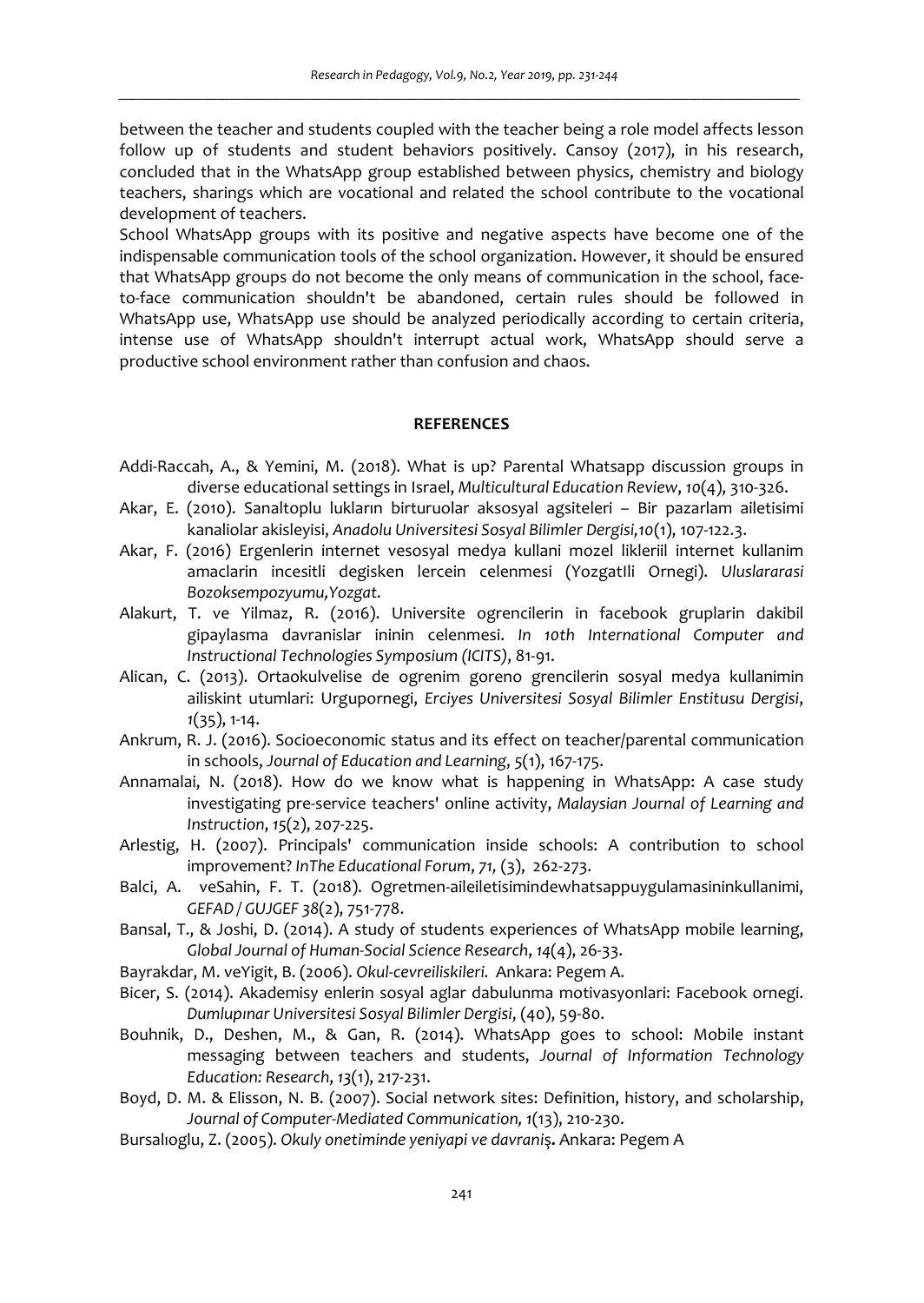Buyukozturk, S. (2005). Anket gelistirme,*Turk Egitim Bilimleri Dergisi*, *3*(2), 133-151.

- Buyukozturk, S., Cakmak, E.K., Akgun, O.E., Karadeniz, S. ve Demirel, F. (2010) *Bilimsel Arastırma Yontemleri.* Ankara: Pegem A.
- Bynum, S. L. (2011). *Utilizing Social Media to Increase Student Engagement: A Study of Kern County Public Schools*. (Unpublished Thesis). Department of Public Policy and Administration, California State University.
- Caliskan, N. ve Ayik, A. (2015). Okul aile birligi ve velilerle iletisim,*Ahi Evran Universitesi Sosyal Bilimler Enstitusu Dergisi*, *1*(2), 69-82.
- Cansoy, R. (2017). Teachers' professional development: The case of WhatsApp, *Journal of Education and Learning*, *6*(4), 285-293.
- Celep, C. (1992). Ilkokullar dayonetici-ogret meniletisimi, *Hacettepe Universitesi Egitim Fakultesi Dergisi*, *8*(8), 301-316.
- Cemaloglu, N. veBicak, D. K. (2015). Sosyal aglar daogretmen-ogrenci arkadasli ginayonelik ogrencialgilari, *Turk Egitim Bilimleri Dergisi*, *13*(2), 51-76.
- Cemrek, F., Baykus, H., &Ozaydin, O. (2014). Sosyal medya kullanim vedavrani slarin inkullanımlar vedoy umlary aklasimi baglamin dain celenmesi: Eskisehir Osmangazi Universitesiornegi, *Alphanumeric Journal*, *2*(2), 61-76.
- Ceylan, M. ve Akar, B. (2010). Evaluation of teachers' and parents' views on schoolfamily cooperation in high schools (Karacasu High School given as example), *Çankırı Karatekin University Journal of Institute Social Sciences*, *2*, 43-64.
- Cox, D., & McLeod, S. (2014). Social media marketing and communications strategies for school superintendents, *Journal of Educational Administration*, *52*(6), 850-868.
- Dabbagh, N., & Kitsantas, A. (2012). Personal learning environments, social media, and selfregulated learning: A natural formula for connecting formal and informal learning. *The Internet and higher education*, *15*(1), 3-8.
- De Nobile, J. (2017). Organisational communication and its relationships with job satisfaction and organisational commitment of primary school staff in Western Australia, *Educational Psychology*, *37*(3), 380-398.
- Ekici, M. (2012). Sosyal aglarin egitim baglamin dakullanimi, *Usak Universitesi Sosyal Bilimler Dergisi*, (10), 156-167.
- Eren, V. ve Aydin, A. (2014). Sosyal medyanin kamuoyu olusturmadaki rolu ve muhtemel riskler, *KMU Sosyal ve Ekonomik Ara*s*tırmalar Dergisi, 16* (Ozel Sayi I), 197-205.
- Erkek, S. (2016). Kamu kurumlarinda sosyal medya kullanimi: Saglik bakanligiornegi, *Selcuk Universitesi Sosyal Bilimler Enstitusu Dergisi*, (35), 141-150.
- Farmer, M. Y., Liu, A., & Dotson, M. (2016). Mobile phone applications (WhatsApp) facilitate communication among student health volunteers in Kenya. *Journal of Adolescent Health*, *58*(2), 54-55.
- Genc, N. (2009). *Yonetimve organizasyon*. Ankara: Seckin Yayincilik.
- Gon, S., &Rawekar, A. (2017). Effectivity of e-learning through WhatsApp as a Teaching Learning Tool, *MVP Journal of Medical Science*, *4*(1), 19-25.
- Greenhow, C., & Robelia, B. (2009). Old communication, new literacies: Social network sites as social learning resources, *Journal of Computer-Mediated Communication*, *14*(4), 1130- 1161.
- Hershkovitz, A., Abu Elhija, M., & Zedan, D. (2019). WhatsApp is the message: Out-of-class communication, student-teacher relationship, and classroom environment, *Journal of Information Technology Education: Research, 18,* 63-95.
- Hornby, G., & Witte, C. (2010). Parent Involvement in Inclusive Primary Schools in New Zealand: Implications for Improving Practice and for Teacher Education, *International Journal of Whole Schooling*, *6*(1), 27-38.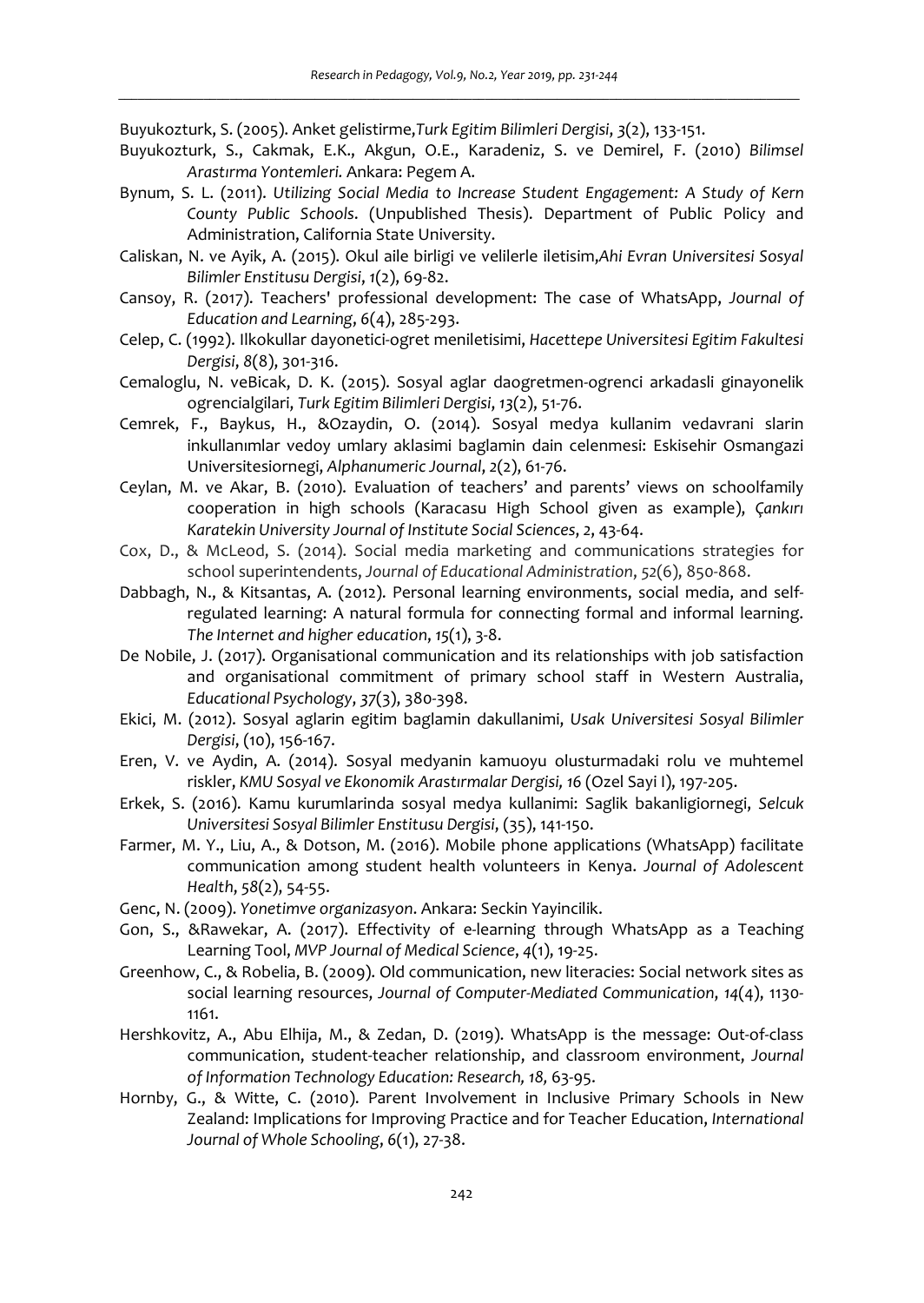- Ibrahim, A., & Mahmoud, S. (2017). Principals' Communication Styles and School Performance in Al Ain Government Schools, UAE, *International Journal of Research Studies in Education*, *6*(1), 29-46.
- Ilgar, L. (2005). *Egitimyonet imiokulyon etimis inifyonetimi.* Istanbul: Beta Basim.
- Jafari, S., & Chalak, A. (2016). The role of WhatsApp in teaching vocabulary to Iranian EFL learners at junior high school, *English Language Teaching*, *9*(8), 85-92.
- Karsli, M. D. (2006). *Etkili Okul Yoneticiligi.* Istanbul: Morpa Kultur Yayinlari Ltd Sti.,
- Kocabiyik, O. O. (2016). Olgubilim vegomulukuram: Baziozellik leracisindan karsilastirma, *Trakya Universitesi Egitim Fakultesi Dergisi*, *6*(1), 55-66.
- Kocadere, S. A., & Askar, P. (2013). Contributions and usage frequencies of social media tools: Teaching practice example, *Elementary Education Online*, *12*(4), 1120-1132.
- Kocak, A. ve Arun, O. (2006). Icerik analizi calismalarinda orneklem sorunu, *SelcukIletisim, 4*(3), 21-28.
- Koseoglu, O. (2012). Sosyal agsitesi kullanicilarinin motivasyonlari: Facebook uzerin ebirarastırma, *Selcuk UniversitesiIletisim Fakultesi Akademik Dergisi*, *7*(2), 58-81.
- Koseoglu, Y. ve Al, H. (2013). Bir siyasal propaganda araciolarak sosyalmedya. *Akademik Incelemeler Dergisi (AID)*, *8*(3), 103-125.
- Lenhart, A., Purcell, K., Smith, A., &Zickuhr, K. (2010). Social Media & Mobile Internet Use among Teens and Young Adults. Millennials. *Pew internet & American life project*.
- Lester, D. A. (2012). Social media: Changing advertising education, *Online Journal of Communication & Media Technologies, 2*(1), 116-25.
- Lijuan, L., & Hallinger, P. (2016). Communication as a mediator between principal leadership and teacher professional learning in Hong Kong primary schools, *International Journal of Educational Reform*, *25*(2), 192-212.
- Liu, Y. (2010). Social media tools as a learning resource, *Journal of Educational Technology Development and Exchange (JETDE)*, *3*(1), 101-114.
- Mayangsari, I. D., & Aprianti, A. (2017). Understanding communication among parents and teachers in WhatsApp. Case study in Bandung, Indonesia, *Malaysian Journal of Social Sciences and Humanities (MJSSH)*, *2*(2), 19-24.
- Mestry, R., & Grobler, B. (2007). Collaboration and communication as effective strategies for parent involvement in public schools, *Educational research and reviews*, *2*(7), 176-185.
- Mills, G. E. (2003). Action research a guide for the teacher researcher (2nd. edition). Pearson Education, Boston.
- Mumby, D. K., & Kuhn, T. R. (2018). *Organizational Communication: A Critical Introduction*. London: Sage Publications.
- Murray, C. (2008). Schools and social networking: Fear or education. *Synergy Perspectives: Local*, *6*(1), 8-12.
- Naidoo, J., & Kopung, K. J. (2016). Exploring the use of WhatsApp in mathematics learning: A case study, *Journal of Communication*, *7*(2), 266-273.
- Oyman, N. (2016). Sosyal medya dindarligi. *Kahramanmaras SutcuImam UniversitesiIlahiyat Fakultesi Dergisi*, (28), 125-167.
- Ozdemir, S. (2000). Egitim deorgut selyenilesme. Ankara: Pegem.
- Ozdemir, S. ve Erdem, R. (2016). Sosyal medyanin orgut ici iletisimdeki rolu. *ManasSosyalArastırmalarDergisi*, *5*(3), 247-270.
- Pinar, Y. ve Pinar N. K. (2017). Universite ogrencilerinin whatsapp metin yazismalari ve emoji kullanim tutumlari.*Idil, 6* (38), 2709-2719.
- Rosenberg, H., & Asterhan, C. S. (2018). "WhatsApp, teacher?" student perspectives on teacher-student whatsapp ınteractions in secondary schools, *Journal of Information Technology Education: Research*, *17*, 205-226.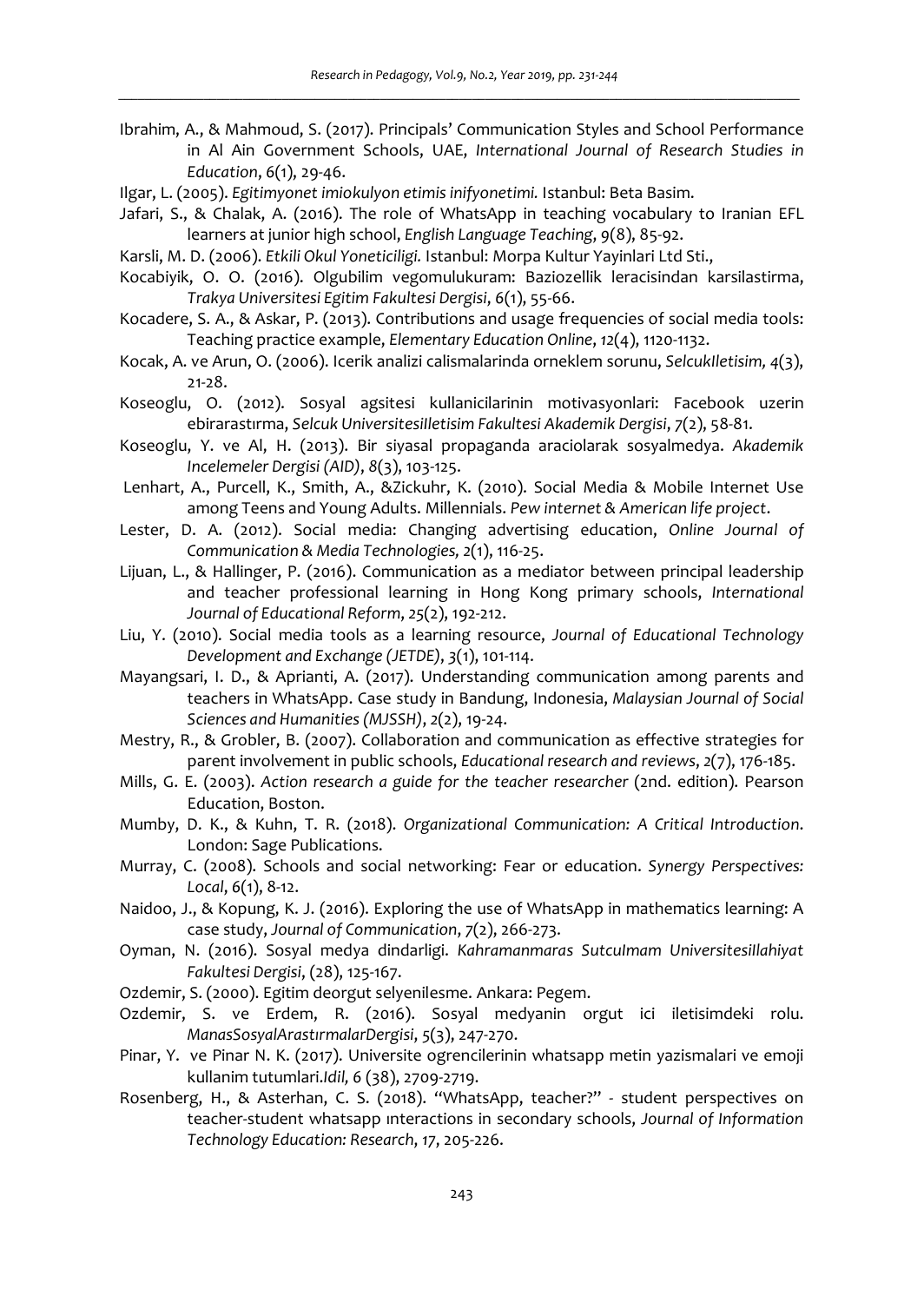- Sahan, O., Coban, M. veRazi, S. (2016). Ingiliz cedeyimlerin WhatsApp araciligi ylaogretimi: Akilli telefonlarin sinif disikullanimi, *Erzincan Universitesi Egitim Fakultesi Dergisi*, *18*(2), 1230-1251.
- Sarsar, F., Basbay, M., & Basbay, A. (2015). Ogrenme-ogret mesurecinde sosyalmedy akullanimi, *Mersin Universitesi Egitim Fakultesi Dergisi*, *11*(2), 418-431.
- Schad, E. (2019). No time to talk! Teachers' perceptions of organizational communication: Context and climate, *Educational Management Administration & Leadership*, *47*(3), 421-442.
- Sebetci, O., Topal, A., Hanayli, M. C. veDonuk, G. G. (2018). Perceptions of university students on whatsapp in educational settings, *Route Educational and Social Science Journal, 5*(6), 63-76.
- Sener, E. ve Samur, M. (2013). Sagligi gelistirici bir unsur olarak sosyal medya: Facebookta saglık,*Gumushane Universitesi Saglık Bilimleri Dergisi*, *2*(4), 508-523.
- Sengoz, A. ve Eroglu, E. (2017). Orgutlerde sosyal medya kullanimi: sosyal medya algilari, amaclari ve kullanim aliskanliklari, *Gumushane Universitesi Iletisim Fakultesi Elektronik Dergisi*, *5*(1), 503-524.
- Solmaz, B., Tekin, G., Herzem, Z. ve Demir, M. (2013). Internet ve sosyal medya kullanimiuzerine bir uygulama, *SelcukIletisim, 7*(4), 23-32.
- Susanti, A., & Tarmuji, A. (2016). Techniques of optimizing WhatsApp as an instructional tool for teaching EFL writing in Indonesian senior high schools, *International Journal on Studies in English Language and Literature (IJSELL)*, *4*(10), 26-31.
- Tanriverdi, H. ve Sagir, S. (2014). Lise ogrencilerinin sosyal ag kullanim amaclarinin ve sosyal aglari benimseme duzeylerinin ogrenci basarisina etkisi, *Adiyaman Universitesi Sosyal Bilimler Enstitusu Dergisi*, (18), 775-822.
- Tarisayi, K. S., & Manhibi, R. (2017). Social media tools in education: A case of WhatsApp use by heritage studies teachers in Zimbabwe, *Greener Journal of Social Sciences, 7* (4), 34-40.
- Taymaz, H. (2009). *Okulyonetimi*. Ankara: Pegem A Yayincilik.
- Thompson, B. (2009). Parent-teacher e-mail strategies at the elementary and secondary levels, *Qualitive Research Reports in Communication, 10(1)*, 17-25.
- Timmerman, C. E., & Salem, P. J. (2017). Organizational communication traditions, transitions and transformations, *Management Communication Quarterly*, *31*(1), 113-115.
- Vander Broek, K. S., Puiszis, S. M., & Brown, E. D. (2009). Schools and social media: first amendment issues arising from student use of the internet, *Intellectual Property & Technology Law Journal*, *21*(4), 11-27.
- Wasserman, E., & Zwebner, Y. (2017). Communication between teachers and parents using the WhatsApp application, *International Journal of Learning, Teaching and Educational Research*, *16*(12), 1-12.
- Yaman, G. S. (2016). Yabanci dilolarak arapca ogretiminde whatsapp kullanimi. *Uluslararasi Guncel Egitim Arastirmalari Dergisi*, *2*(1), 37-47.
- Yee, B. C., Abdullah, T., &Nawi, A. M. (2016). Supporting and Improving Reflective Practice among Pre-Service Teachers through WhatsAPP, *Jurnal Pendidikan Nusantara. Special Edition,* 53-72.
- Yildirim, A. veŞimsek, H. (2011). *Sosyal bilimlerde nitel arastırma yontemleri*. (8. Baski). Ankara: Seckin.